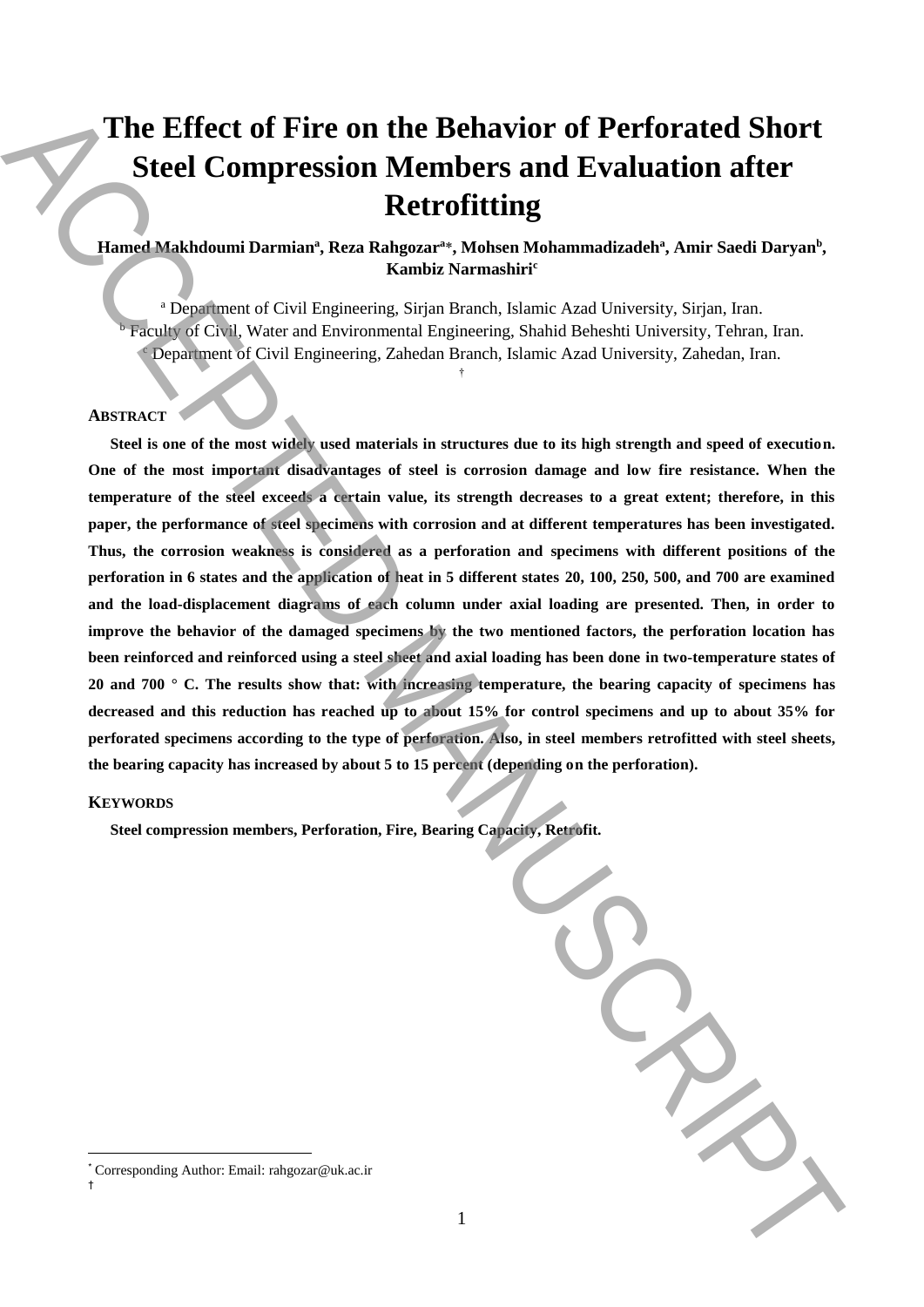# **1. Introduction**

Steel structures are one of the most popular structures designed and constructed these days. Steel structures are extensively used worldwide due to their advantages, such as more construction speed and interior spaces than concrete structures [1]. Due to the weakness of structures in natural or fabricated disasters such as wind, earthquake, and fire, the need for rehabilitation and repair of structural members to achieve their initial performance is inevitable. One of the most critical weaknesses of structures, especially steel structures, is weakness in high temperatures and fire events [2].

Various experimental studies have been carried out on the behavior of steel columns at high temperatures. In 2010, Correia et al. [3] investigated the behavior of steel columns in fire. In this parametric study, steel columns under different loads, sections, and slender ratios were investigated, and the effect of these parameters on column performance under fire conditions was presented. In 2014, Byström et al. [4] investigated the temperature rise of a hollow circular column under local heat and compared the results with Eurocode 1991-1-2. In 2016, Fan et al. [5] directed an experimental study on the fire resistance of steel columns with square hollow section (SHS). In 2018, Fan et al. [6], in a study similar to the one in 2016, tested the fire resistance of stainless steel columns with square hollow section (SHS), this time using constraints. The results showed that the bearing capacity of compressed steel columns with axial restraint and eccentricity under fire conditions went through two stages: pre-buckling and post-buckling. **1.** Interesting the maximized interest in the results in the results in ACCEPTE and the results in ACCEPTE and the results in the results in ACCEPTE and the results in ACCEPTE and the results in ACCEPTE and the results i

According to the studies concerning the performance of steel compression members at high temperatures, some limitations exist, including the post-fire performance of steel compression members, their reloading capability after the fire, retrofitting methods, perforations influence on the performance, the crosssection shape, etc. Consequently, in this research, perforated short steel compression members are studied by considering various perforations in the column in post-fire conditions. For this purpose, control steel compression members, perforated steel compression members with six different perforations are designed and manufactured. Then, the specimens are exposed to five temperature levels between 20 to 700 °C. After the cooling phase, the compressive test is implemented on them. Finally, the effect of factors such as the type of perforations, temperature level, and the retrofitting method on the performance of steel compression member is evaluated and compared.

#### **2. Experimental setup**

In this research, steel compression members with dimensions of  $32\times10\times10\times0.3$  cm (height of 32, crosssection dimensions of  $10\times10$ , and thickness of 3 mm) are evaluated. 47 specimens with six different types of perforations besides control specimens and retrofitted specimens are exposed to temperatures of 20, 100, 250, 500, and 700  $^{\circ}$ C. In order to retrofit the perforated steel specimens, steel plates with the same specifications of the steel materials with a thickness of 3 mm and dimensions of 1 cm larger than the dimensions of perforation are used. The mentioned plates are welded on the perforations (Figure 1).



#### **Figure 1. Retrofitting of column specimens by steel plate**

Also, in this experiment, an electric furnace with manual power adjustment was utilized to heat the specimens. Two thermocouples of type k on the specimen and the furnace recorded the specimen and the furnace temperatures, respectively. Specimens were heated from ambient temperature to the target temperature at a rate of 10  $^{\circ}$ C per minute. Five target temperatures of 20, 100, 250, 500, and 700 °C were selected. As soon as the specimen was heated to the target temperature, the temperature was kept constant for 60 minutes to create stable heat conditions in specimens and ensure a uniform temperature distribution. The furnace was then switched off, and the cooling phase of the specimens began. The specimen temperature was naturally reduced at the rate of 10 to 20 <sup>o</sup>C per minute to reach room temperature. After completing this step, tensile strength tests were performed on the specimens at ambient temperature.

### **3. Discussion and results**

In the compression test of the specimens, the maximum value of the load (critical load) and the corresponding axial displacement are determined. In order to analyze the axial bearing capacity and ductility of the specimens, the axial force-displacement diagram of the